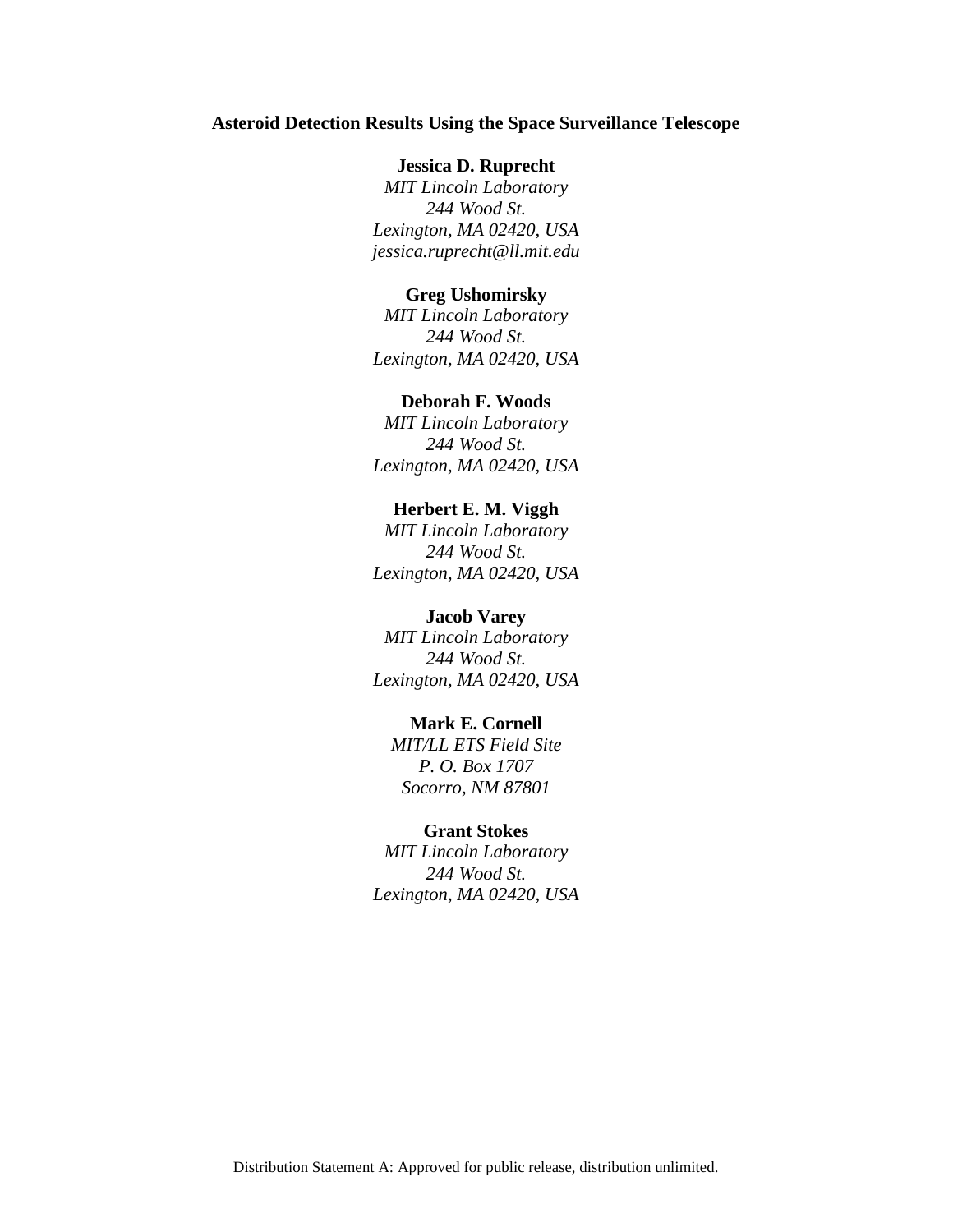### **ABSTRACT**

From 1998-2013, MIT Lincoln Laboratory operated a highly successful near-Earth asteroid search program using two 1-m optical telescopes located at the MIT Lincoln Laboratory Experimental Test Site (ETS) in Socorro, N.M. In 2014, the Lincoln Near-Earth Asteroid Research (LINEAR) program successfully transitioned operations from the two 1-m telescopes to the 3.5-m Space Surveillance Telescope (SST) located at Atom Site on White Sands Missile Range, N.M. This paper provides a summary of first-year performance and results for the LINEAR program with SST and provides an update on recent improvements to the moving-object pipeline architecture that increase utility of SST data for NEO discovery and improve sensitivity to fast-moving objects. Ruprecht et al. (2014) made predictions for SST NEO search productivity as a function of population model. This paper assesses the NEO search performance of SST in the first 1.5 years of operation and compares results to model predictions.

#### **1. INTRODUCTION**

The problem of NEO search and discovery has been of national interest to the United States Congress since the 1990s. Since 1998, Congress has issued a series of directives to the National Air and Space Administration (NASA), setting Near-Earth Asteroid (NEA) search and discovery targets in order to protect the Earth and its inhabitants from the threat of asteroid impact. The focus of the original 1998 Congressional mandate was to catalog 90% of NEOs larger than 1 km (H<18) in diameter, i.e. those large enough to cause a global extinction event. A subsequent 2005 Congressional directive seeks to extend the catalog down to objects as small as  $140 \text{ m (H~21.5)}$  by 2020, with the goal of protecting against smaller but still dangerous impacts that have the potential to cause significant regional damage.

The Lincoln Near-Earth Asteroid Research (LINEAR) program is an asteroid search program that has been contributing to NEO search and discovery since the first Congressional mandate expressing interest in providing asteroid impact warning for Earth. The LINEAR program was operated from 1998 to 2013 using two 1-m telescopes at MIT Lincoln Laboratory's Experimental Test Site (ETS) in Socorro, NM [2]. In 2013, increasing interest in cataloging the asteroid population to smaller sizes (140 m) and the availability of the 3.5-m Space Surveillance Telescope (SST) motivated a transition in LINEAR operations to the SST [3].

# **2. ASTEROID SEARCH WITH THE SPACE SURVEILLANCE TELESCOPE**

#### 2.1 **The Space Surveillance Telescope**

The SST is a 3.5-m telescope with a three-mirror Mersenne-Schmidt optical design located at Atom Site on White Sands Missile Range in NM at an altitude of 8,000 feet [4]. The telescope was developed by MIT Lincoln Laboratory for the Defense Advanced Research Projects Agency (DARPA), designed to search for and detect satellites and space debris in geosynchronous orbit. Utilizing custom, curved focal plane technology developed at MIT Lincoln Laboratory that matches CCD curvature to the focal surface of the optics, SST achieves a wide, 6 square degree field-of-view (FOV) with very fast f/1.0 optics. The CCD mosaic is comprised of 12 back-illuminated MITLL CCDs, each with 2048x4096 pixels and is typically operated in a 2x2 binned mode. In order to maximize sensitivity, the system operates without a standard filter in an open pass-band that is closely approximated by the Sloan r'-magnitude.

Because the SST's mission is space surveillance of artificial Earth satellites, it was designed as an Alt-Az mounted telescope without a field rotator. The lack of a field rotator poses a challenge in asteroid search mode because relative rotation due to the changing parallactic angle occurs between revisits and causes CCD defects to move relative to the right ascension and declination in a way that can confuse moving object detection algorithms. The image processing addresses this rotation by utilizing astrometric star subtraction techniques as opposed to a signalbased background subtraction, described more fully in [9].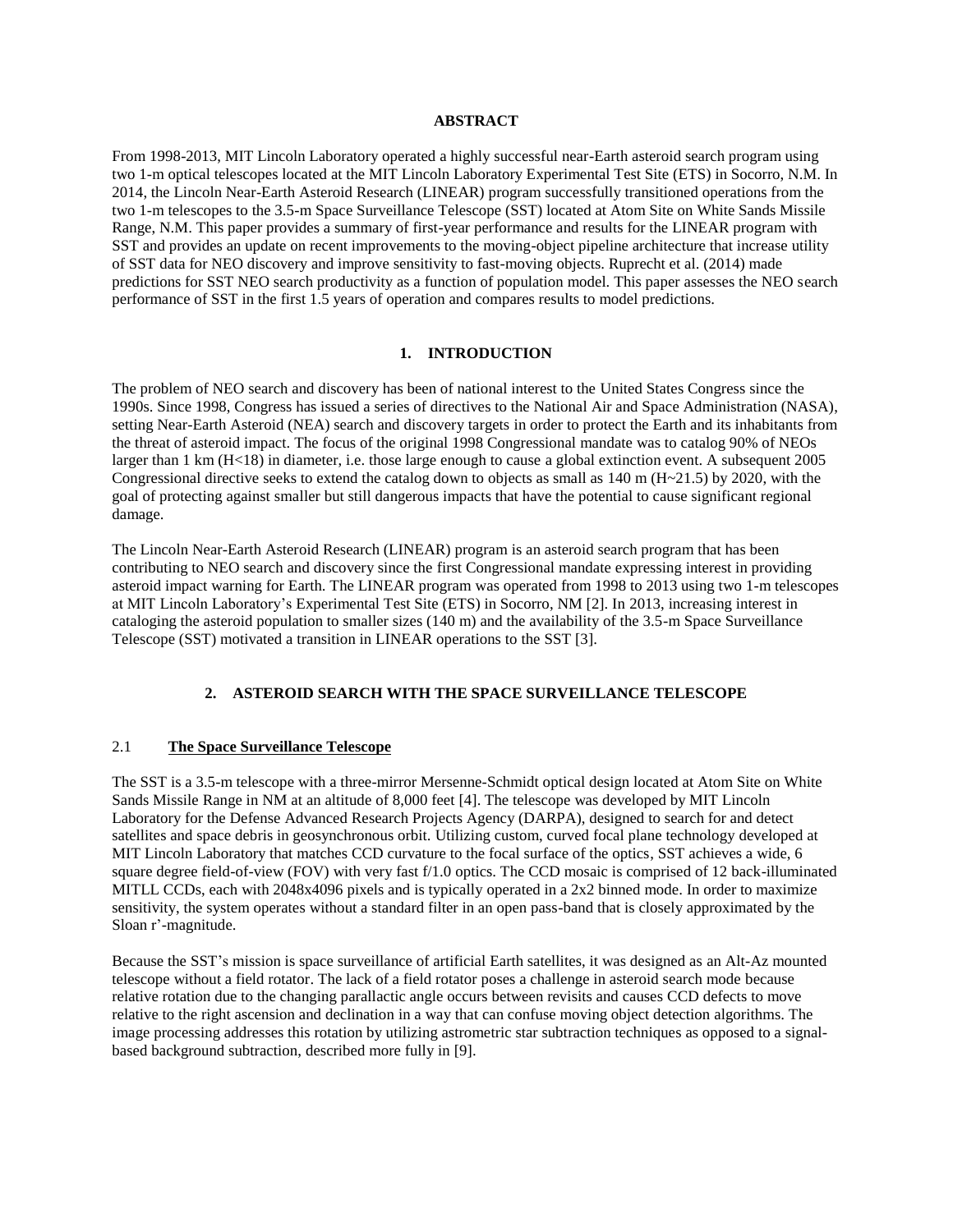### 2.2 **Image Processing for Asteroid Detection**

In 2013 test observations focused along the ecliptic were conducted with SST. These test data were used to develop an initial processing pipeline for asteroid detection with SST data. In January 2014, the LINEAR program began operational asteroid search with SST and efforts were focused on the rapid development of an end-to-end image processing and observation submission pipeline to submit asteroid observations to the Minor Planet Center (MPC). The MPC is the international clearing house for minor planet observations recognized by the International Astronomical Union (IAU) and is responsible for the identification, designation, and catalog maintenance of known objects. Initial end-to-end processing of SST data for the LINEAR program was supported by extensive use of thirdparty astronomical software tools including Astrometry.net [5], Source Extractor [6], SCAMP [7], and Montage [8]. The initial LINEAR processing pipeline developed for SST is described in detail in [9] and was designed to emulate legacy LINEAR processing, compensating for complexities introduced by the lack of a field rotator on SST. Early pipeline development efforts were made possible utilizing the LLGrid [10], the MIT Lincoln Laboratory supercomputer, in order to cope with the large data volume generated nightly at SST.

In 2015, pipeline development efforts have focused on developing a significantly faster, near real-time image processing and moving object detection pipeline. A new, streamlined processing pipeline that allows for simultaneous data collection and image processing and same-day observation submission to the MPC came online for operational processing in May and operates on a 40-core Dell R910 server (4 Intel Xeon E7-4870 CPUs with 10 cores each at 2.40 GHz with 256 GB RAM) at the SST site in N.M.

In order to achieve these performance improvements, several steps in the LINEAR processing pipeline were eliminated, including the use of both Astrometry.Net and Montage [9]. These improvements were achieved by moving the bulk of the LINEAR processing from image space to detection space, eliminating the need for timeconsuming image re-projection and re-processing. The new processing pipeline is an important step in improving the efficiency of SST for NEO search and discovery, as it provides a sufficiently short window between data collection and observation reporting to allow for follow up of potential NEOs by the broader astronomical community.

## 2.3 **Evolving Asteroid Search Strategy**

Initial asteroid search efforts with SST were modelled on the legacy LINEAR 1-m observing strategy. This strategy focused on a wide-area search covering nearly 9,000 square degrees each lunation divided into two different search areas, with a cadence that allowed each region to be revisited 5 times each night with 15 minutes between revisits. Simulations were performed modelling SST performance using this legacy LINEAR observing strategy against a simulated population of large (>140 m) NEAs and simulation results were used to select a 2s integration time for SST in asteroid search mode [1][9], see Section 4.1. In 2014 the LINEAR program received 4-6 nights per month dedicated to asteroid search operations with SST.

In 2015, time allocation on SST increased with an average of ~8 nights per month allocated to the LINEAR program for asteroid search, amounting to 5-6 nights of good weather data. In addition to the increase in allocated time, the revisit cadence was decreased from 15 minutes to 7 minutes in order to better match typical asteroid angular rates to the pixel scale of the SST focal plane and thereby increase sensitivity to fast-moving NEOs. The cumulative sky coverage map for LINEAR observing since January 2014 is shown in Fig. 1.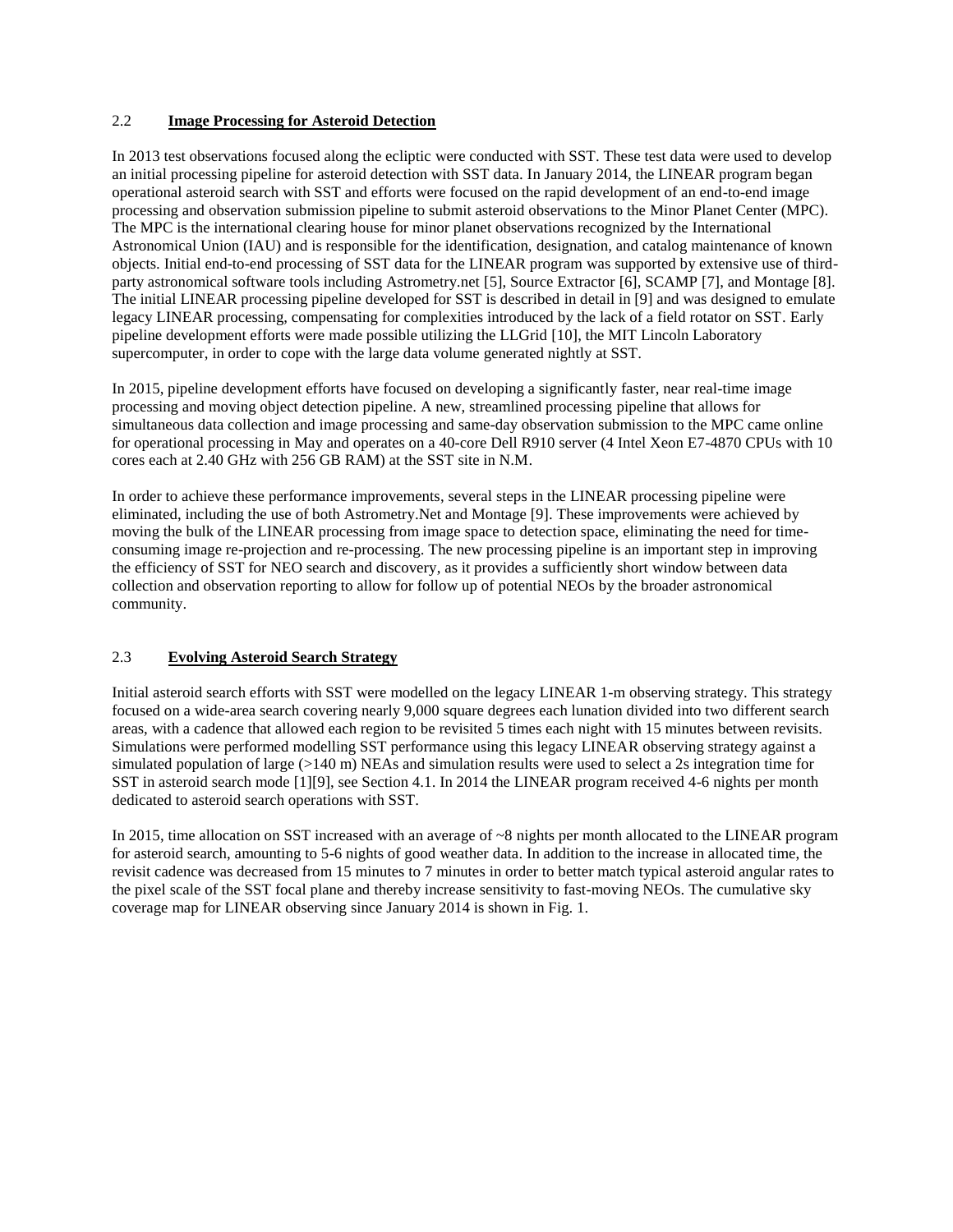

Fig 1. SST LINEAR sky coverage since January 2014. Colors indicate total number of visits to each region of the sky.

#### **3. SUMMARY OF SST ASTEROID SEARCH PERFORMANCE**

In 2014 the LINEAR program began submitting asteroid observations to the MPC and between January 2014 and July 2015 has had a total of 5,732,567 observations accepted by the MPC, of which more than half were generated in the first half of 2015. A detailed analysis of 2014 LINEAR asteroid search performance is presented in [9], and a summary of the number of observations accepted by year for all large survey programs is plotted in Fig. 2. These results indicate that since the LINEAR program became operational on SST in 2014, it has become a strong contributor to the international asteroid search and discovery effort, providing the second largest number of accepted observations on minor planets to the MPC in 2014 and the largest number to-date in 2015.

### 3.1 **Realized LINEAR pipeline performance**

Of interest is realized sensitivity of the end-to-end LINEAR processing pipeline compared to model predictions. The predicted sensitivity assumed in simulation for SST at the 2s exposure used for LINEAR observing was  $m_{SST} = 21.1$ , see Section 4.1. In order to assess the realized sensitivity of the LINEAR pipeline, a dataset comprised of observations on minor planets accepted by the MPC, is considered and the result shown in Fig. 3. In each case, we take the magnitude halfway between the median and max of the accepted magnitude distribution to be a proxy for the realized sensitivity of the end-to-end pipeline and plot error bars to indicate distance between median and maximum detection magnitude.

As can be seen in Fig. 3, the initial LINEAR development pipeline achieved an average nightly performance centered at m<sub>SST</sub> ~ 19.5, with mean sensitivities of up to m<sub>SST</sub> = 20.5 on nights with excellent conditions. In summer of 2014, an updated LINEAR pipeline with improved sensitivity was implemented and the realized performance increased by roughly a magnitude. As a result of these improvements, the median nightly sensitivity to moving objects achieved in the second half of 2014 and 2015 was  $m_{SST} = 20.5$ , with the predicted nightly sensitivity,  $m_{SST} =$ 21.1, achieved on nights with good weather and sky conditions.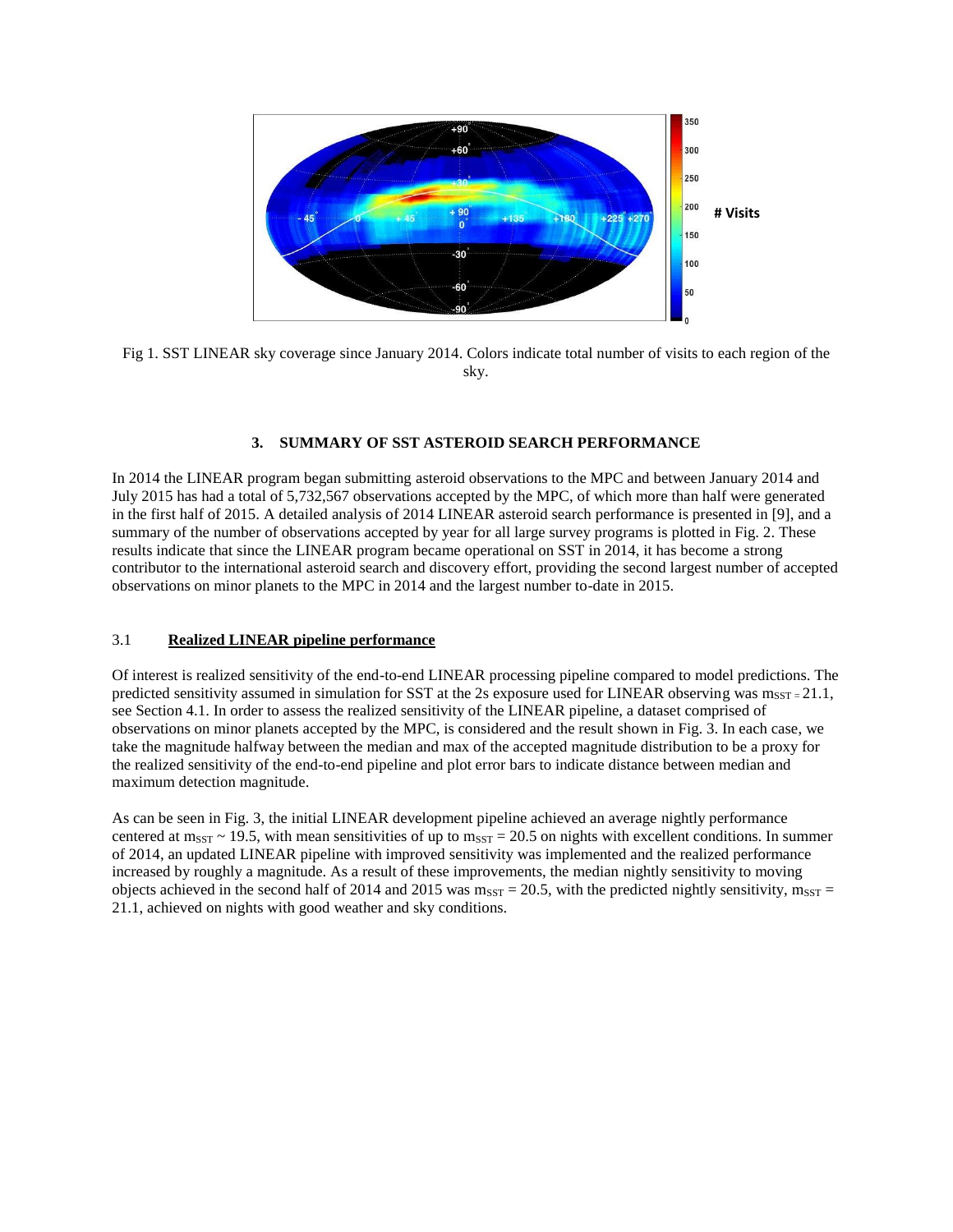

Fig. 2. Number of observations accepted by the MPC for the most productive asteroid surveys by observatory in 2014 (bottom) and 2015 through mid-June (top).



Fig. 3. Realized end-to-end LINEAR pipeline performance for moving objects derived from MPC accepted observations. The jump in sensitivity in mid-2014 is the result of improvements to the LINEAR image processing pipeline. Note that realized performance achieves an average sensitivity of  $\sim$ 20.5, not 21.1 as was assumed in initial simulations. Error bars indicate distance between the median brightness and faintest accepted observation.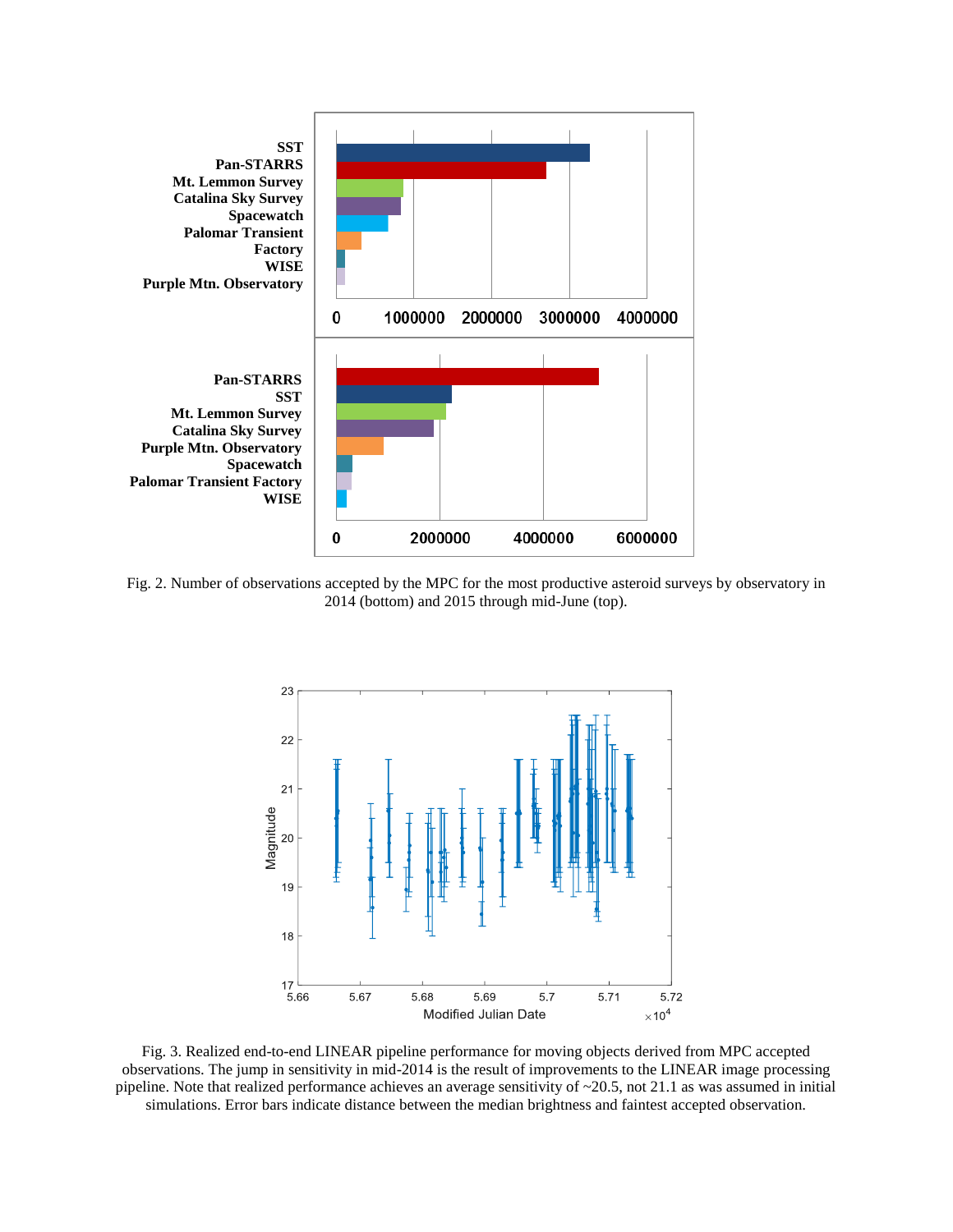### 3.2 **Summary of NEO search performance**

LINEAR performance with regard to NEO observations is of particular interest, since it is the NEO population that poses an impact hazard to Earth. Fig. 5 provides a comparison of average nightly SST NEO search productivity compared to other leading asteroid surveys for the six month period from October 2014 to March 2015. In order to better compare SST performance with limited time allocation to the performance of full-time surveys, only nights between the first and last nights of SST observing each lunation were included in the dataset across all observatories. From Fig. 5 it is clear that SST's nightly NEO search productivity lies between that of the Catalina Sky Survey and Pan-STARRS search results. Pan-STARRS excels at asteroid search due to its longer integration times and smaller pixels. The field rotation due to a lack of a field rotator at SST (discussed in Section 2.1) limits the maximum useful exposure that can be obtained in asteroid search mode to no more than 2-3 seconds, due to streaking of objects toward the edges of the FOV and prevents SST from searching as deeply as the PanSTARRS survey.

It is expected that the recent transition to near real-time processing will improve LINEAR NEO search performance in future lunations. Timely observation submission will allow likely NEO candidates from the LINEAR data to be made available to the broader asteroid search community for follow up observations via the MPC's NEO confirmation page (NEOCP). In previous months, long timelines between data collection and observation submission meant that new objects discovered in LINEAR data were likely to be lost before follow up observations could be obtained.

## **4. DIFFERENCES BETWEEN PREDICTED PERFORMANCE AND NEO SEARCH RESULTS**

## 4.1 **Predicted NEO Search Performance vs. Size**

In 2014 simulations of NEO search performance with SST were conducted assuming an observing strategy similar to that of the legacy, 1-m LINEAR program [1]. These simulations assumed SST would operate with 1s exposures, 5 revisits separated by 20 minutes, and would cover an area of 6,000 square degrees per night with 20% losses due to weather.

Predictions were made for SST search productivity for both small (7-10 m) NASA Asteroid Redirect Robotic Mission (ARRM) targets, as well as large (>140 m) NEOs. The simulated large asteroid population was generated from the orbit distribution of known large NEAs using the methodology of [12] to generate a population of 100,000 synthetic large asteroids with sizes  $14 \leq H \leq 22$  on randomized orbits matching the orbital element distribution of known large NEOs. These orbits were then propagated over a simulation time of two years using the OrbFit code [10] and the resulting asteroid ephemeris was observed in simulation using the parameters for SST described above. The resulting detections were normalized to several different size-frequency distribution models for the NEO population, described in [12], [13], and [14].The result of this initial simulation work, updated to reflect the 2s exposures used in the operational SST cadence were discussed in [9] and the results are shown in Fig. 4, assuming 3 nights/month allocated to asteroid search with SST.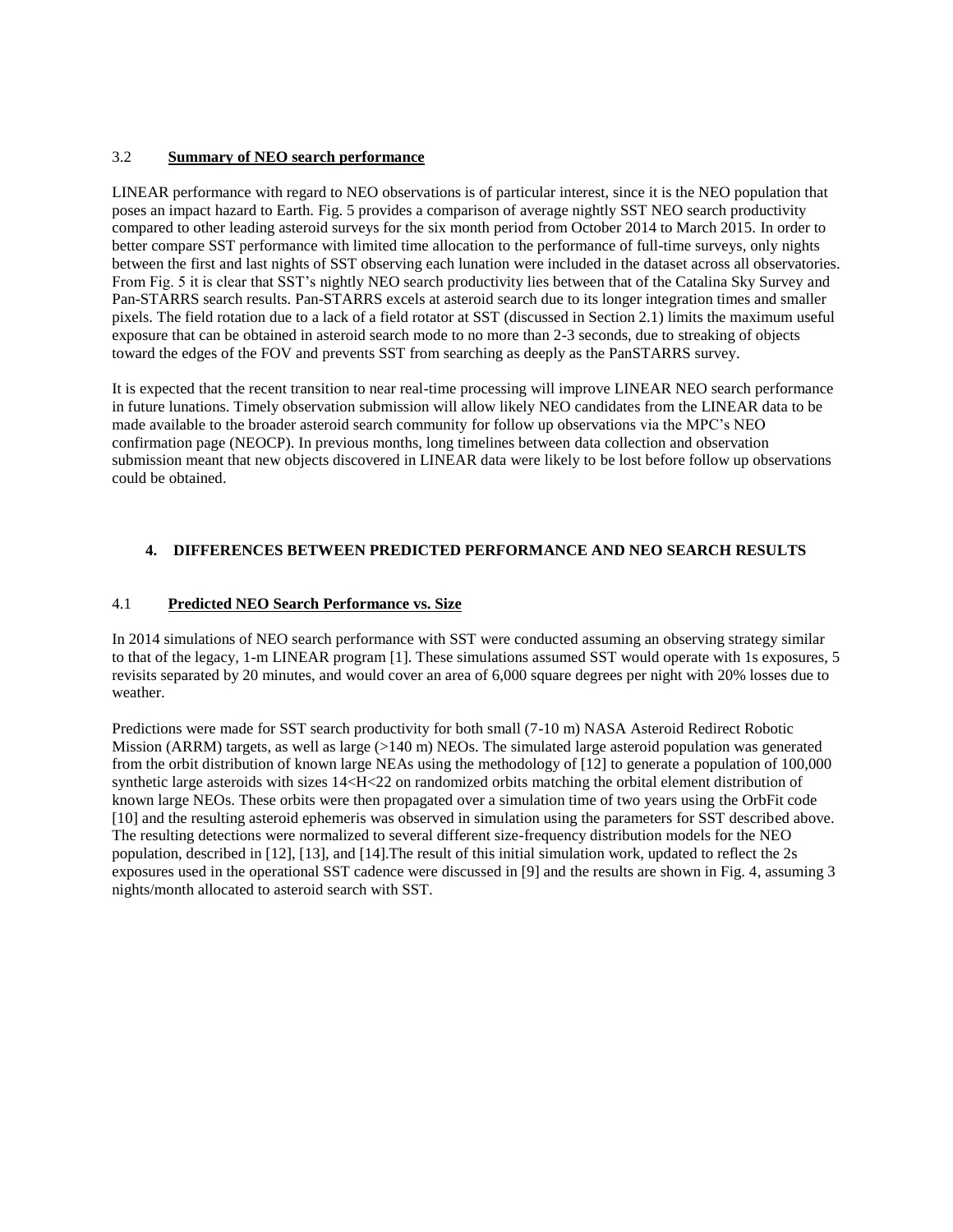

Fig. 4. Large (>140 m) NEO detection rates predicted for a 2s exposure, accounting for losses due to field rotation. Assumes a 3 night/month telescope allocation with a limiting magnitude of  $m_{SST} = 21.1$ .

### 4.2 **Realized NEO Search Performance vs. Size**

Fig. 5 provides an overview of NEO search productivity vs. H-magnitude for each of the major asteroid surveys down to the ~140 m sizes relevant to the 2005 Congressional directive. The cumulative number of objects detected per night by SST with an H-mag between 14 and 21.5 is, on average, 13.4 unique objects. It is tempting to compare these results to the predictions made in simulation, depicted in Fig. 4, which yield expected nightly observing rates of  $19 \pm 1$  with model [13],  $9 \pm 1$  with model [14], and  $12 \pm 1$  asteroids per month with model [12]; however, due to significant discrepancies between the operational observing strategy in use at SST during winter 2014-2015 and the assumed cadence described in [1] and [9], we caution against making this comparison.

### 4.3 **Differences between simulations and observations**

In the simulation work described in Section 4.1, it was assumed that the SST would operate with a 2s exposure, achieving a limiting magnitude of  $m_{SST} = 21.1$  and would cover a large 6,000 square degree search area each night. With more than a year of SST data collection and processing, it is now possible to examine the achieved sensitivity of the LINEAR processing pipeline in in 2014 and the first half of 2015, as well as to look at the search rate achieved at SST.

The nightly search area available to SST varies seasonally with the length of the night. With a requirement of five revisits to each observed region per night, the SST is capable of observing between 4,000 and 6,000 square degrees per night in summer and winter respectively. Additional factors such as weather have seasonal impacts, with the monsoon pattern in NM causing significantly increased impacts due to weather during the summer months. An analysis of weather impacts to LINEAR observing in 2014 indicate that out of 76 nights attempted, 10 nights were completely weathered out and an additional 19 nights experienced significant (>50%) losses in observing time due to weather. The cumulative impact due to weather on SST observing is therefore higher than predicted, with nearly 38% of attempted nights experiencing significant or total losses due to weather.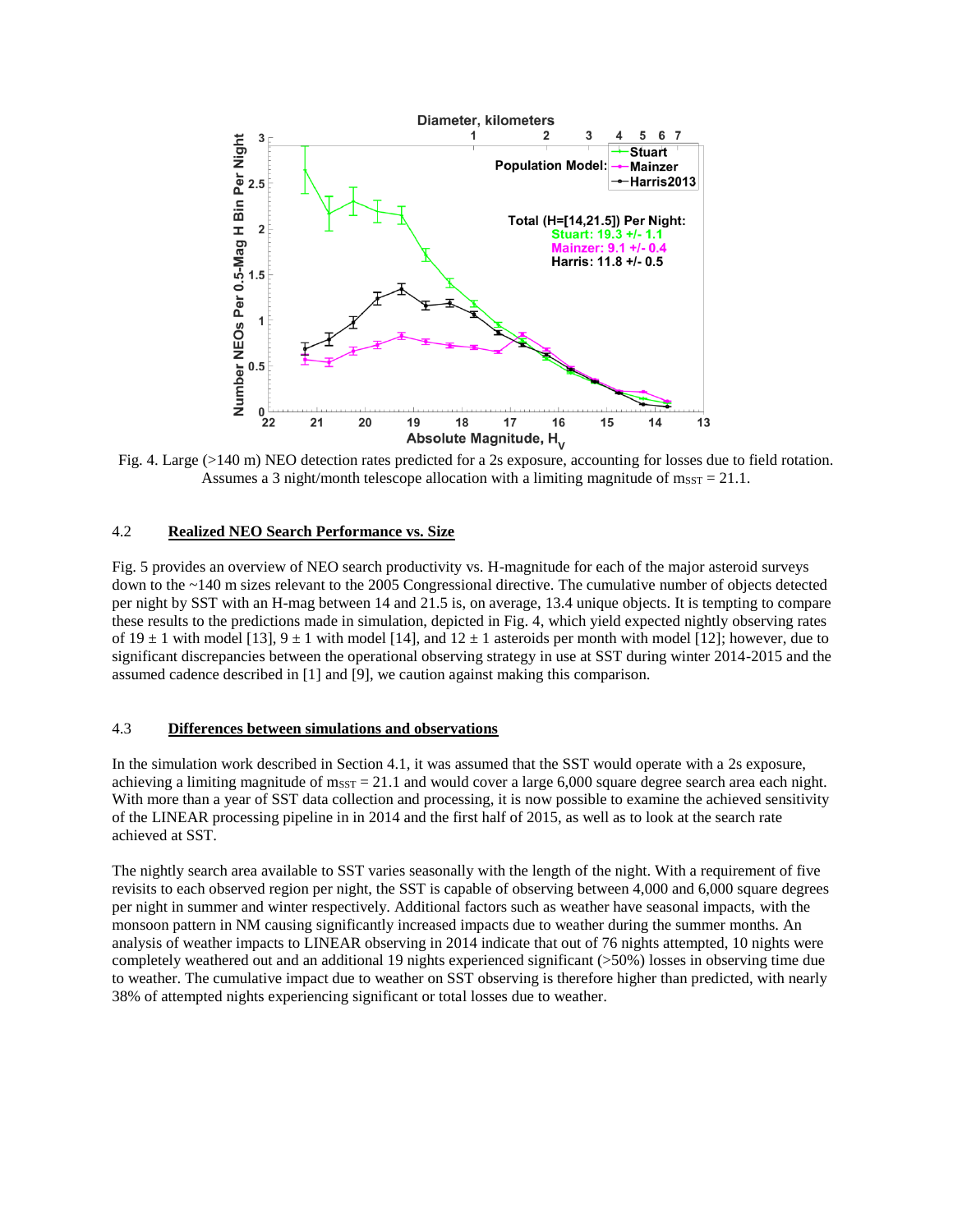

Fig 5. Cumulative number of NEOs vs. size (H-magnitude) for the leading asteroid surveys from October 2014 to March 2015. Mean and standard deviation of number per H-mag bin across all nights are plotted. The large error bars are a result of the significant night-to-night variation in NEO search productivity as a function of size. Note that in computing totals, H-magnitudes have been clipped to reflect only sizes considered in previous NEA simulation work (Fig. 4).

The discrepancies between the initial simulation work described in [1] and [9] and the operational cadence include differences in sensitivity, weather loss, and to a lesser extent sky coverage. Additionally, differences in telescope time allocation and observing strategy make any comparison between the initial simulation results and the observed number per month indicated in Fig. 4 difficult. Namely, in winter 2014-2015 SST received higher-than-average time allocation per month with  $\sim$ 12 nights each lunation devoted to asteroid search, this rate is significantly higher than the 3 night per month allocation assumed in initial asteroid survey simulations. We have attempted to compensate for this discrepancy by considering the average number of NEOs detected per night in Figs. 4 and 5.

The increased time allocation is confounded by decreased area coverage, as the LINEAR program with SST was funded for a series of experimental data collections in winter 2014-2015 in an effort to provide a data-driven constraint on the Earth's temporarily captured object (TCO), or "minimoon" population. In order to maximize observability of TCOs [15], SSTs asteroid search time was focused primarily on the ecliptic, instead of utilizing a wider-area "all-sky" survey strategy, as was assumed in initial simulations. These factors make it inadvisable to compare the initial asteroid survey simulation results to the NEO search results discussed here.

### **5. FUTURE WORK**

Given the large differences in expected number of observed NEOs vs size as a function of size-frequency distribution derived from initial simulation work (Fig. 4), SST observations are expected to provide leverage over the size-frequency distribution of the NEO population at small sizes. However, due to differences between initial simulation assumptions and operational observing cadences, a direct comparison between simulated performance and observations is not currently possible.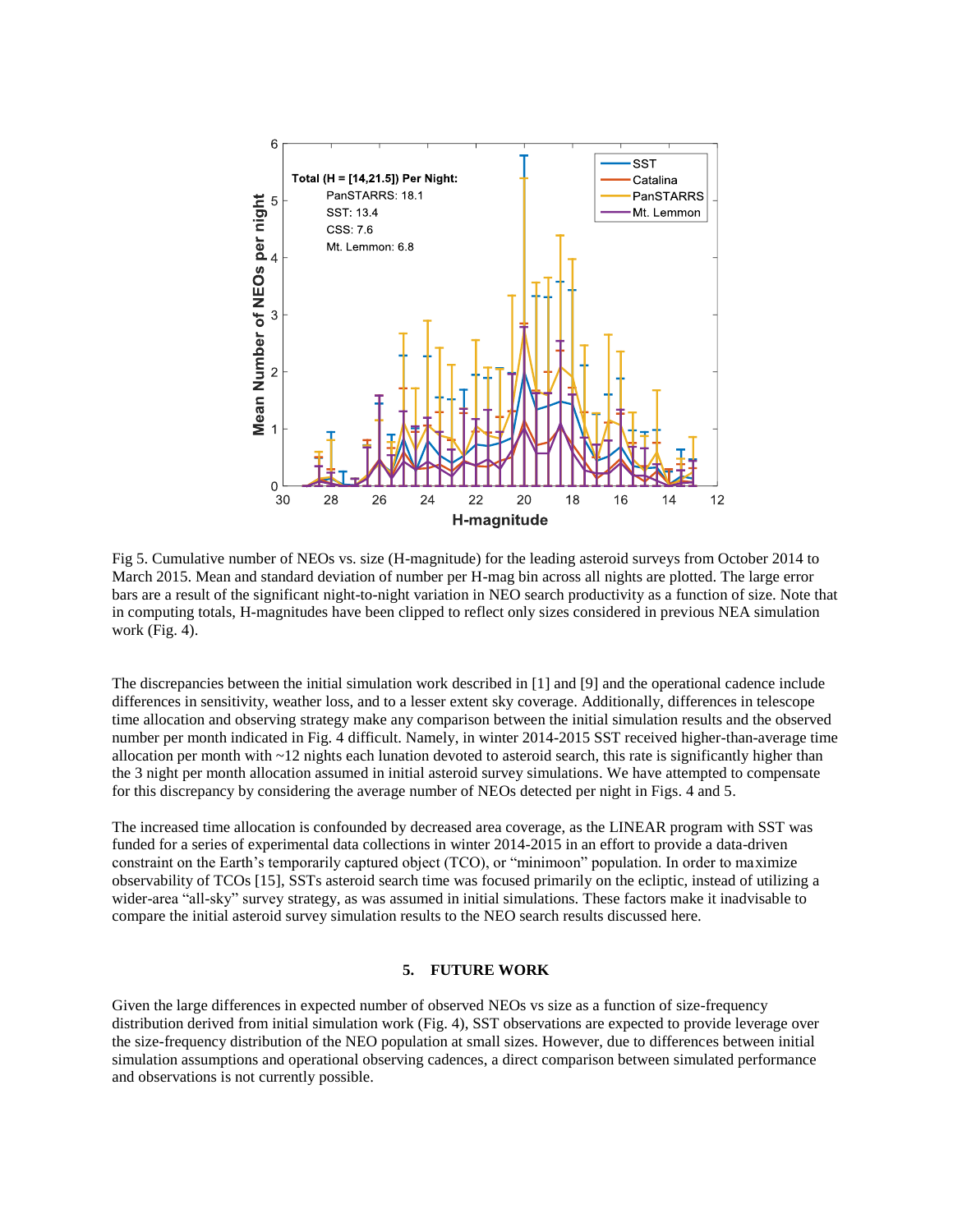In order to make a direct comparison between SST results and predicted observation rates, it is necessary to build a high-fidelity asteroid search simulation based on historical observing data. With more than a year of operational LINEAR observing to date, it is possible to utilize historical telescope pointing and observing data in order to reconstruct a model of SST performance on a frame-by-frame basis. Such a simulation can be used to model observations of simulated NEO populations, sampling a known orbital element distribution across a variety of size frequency distributions. Statistical comparison of these simulation results to actual SST asteroid search performance are expected to yield strong constraints on the size frequency distribution of the NEO population at small sizes.

Additionally, development efforts to improve the LINEAR observing strategy and data processing pipeline to improve NEO detection and discovery rates are ongoing. Efforts to improve sensitivity to fast-moving NEOs and TCOs are underway, as well as on-sky testing of observing strategy improvements to increase NEO search productivity. Long-term goals also include the development of a strategy for the utilization of data collected in other operational modes for asteroid search, which would increase the number of nights per lunation available for asteroid search with SST.

#### **6. CONCLUSIONS**

The results of the first year and half of LINEAR observing with the 3.5 m Space Surveillance Telescope are summarized and particular attention is paid to SST performance with regard to NEOs. In 2014 SST provided the second largest number of observations accepted by the MPC of all asteroid surveys and as of mid-June 2015, SST has submitted the largest number of accepted observations for 2015.

SST's NEO search performance is comparable with other leading surveys such as the Catalina Sky Survey and Mt. Lemmon observatories; however, there is opportunity for improvement in SST performance and efforts to improve SST NEO search and discovery productivity are ongoing. Recently SST has transitioned to a near real-time pipeline which allows same-day observation submission to the MPC and dramatically shortens the data processing timelines described in [9]. This transition increases the utility of SST observing to the broader astronomical community as it provides timely observations to the MPC and allows for follow-up by other observatories.

### **7. ACKNOWLEDGEMENTS**

The Space Surveillance Telescope is funded by the Defense Advanced Research Projects Agency under Air Force Contract #FA8721-05-C-0002. The views, opinions, and/or findings contained in this article are those of the authors and should not be interpreted as representing the official views or policies of the Department of Defense or the U.S. Government.

The LINEAR program at MIT Lincoln Laboratory is funded by the National Aeronautics and Space Administration Near-Earth Object Observations Program via an interagency agreement under Air Force Contract #FA8721-05-C-0002. The views, opinions, and/or findings contained in this article are those of the authors and should not be interpreted as representing the official views or policies of the Department of Defense or the U.S. Government.

#### **8. REFERENCES**

- 1 Ruprecht, J.D., Stuart, J.S., Woods, D.F., and Shah, R.Y. 2014. Detecting small asteroids with the Space Surveillance Telescope, *Icarus*, 239, 253-259.
- 2 Stokes, G.H., Evans, J.B., Viggh, H.E.M., Shelly, F.C., and Pearce, E.C. Lincoln Near-Earth Asteroid Program (LINEAR), *Icarus*, Volume 148, Issue 1, pp. 21-28, 2000.
- 3 Shah, R.Y., Woods, D.F., Faccenda, W., et al. 2013. Asteroid Detection with the Space Suveillance Telescope. *Proceedings of the AMOS Conference*.
- 4 Woods, D.F., Shah, R.Y., Johnson, J.A., et al. 2013. Space Surveillance Telescope: focus and alignment of a three mirror telescope. *Opt. Eng*., **52**, 053604.
- 5 Lang, D., Hogg, D.W., Mierle, K., et al. 2010, Astrometry.net: Blind astrometric calibration of arbitrary astronomical images, *The Astronomical Journal* **139**, 1782–1800.